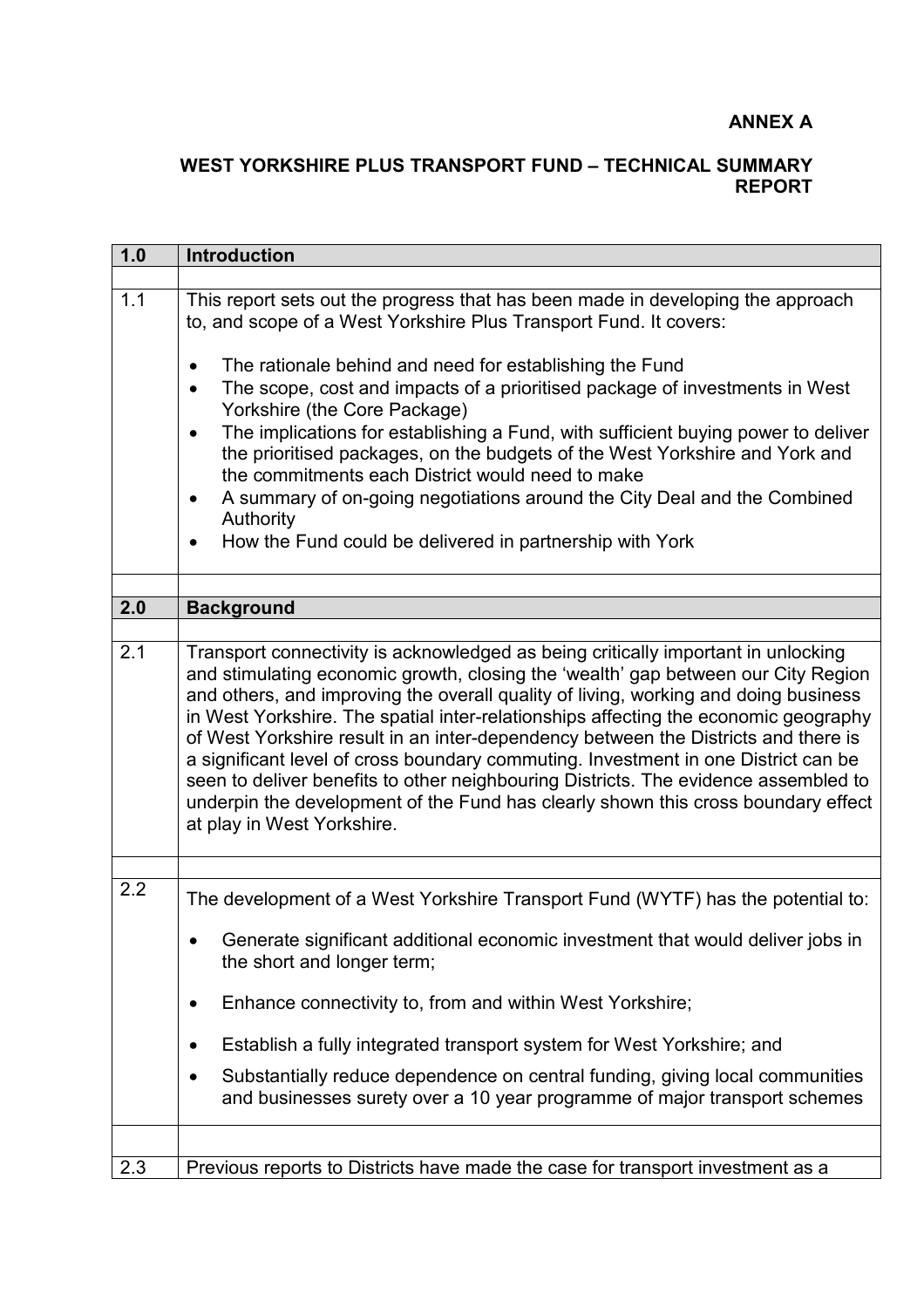|     | highly effective means of supporting growth in GVA and employment, and<br>increasing the productivity of businesses. The methodology and appraisal used in<br>this work forecasts a scale of impacts on GVA and employment comparable with<br>the forecasts produced when a Transport Fund was developed for Greater<br>Manchester. A previous report to the Districts has set out progress with the<br>analysis being undertaken to develop the Fund and the schemes it would deliver.                                                                                                                                                      |
|-----|----------------------------------------------------------------------------------------------------------------------------------------------------------------------------------------------------------------------------------------------------------------------------------------------------------------------------------------------------------------------------------------------------------------------------------------------------------------------------------------------------------------------------------------------------------------------------------------------------------------------------------------------|
| 2.4 | There is clear evidence that without significant and well-targeted investment in the<br>transport network in West Yorkshire the opportunities for economic growth will be<br>constrained. This will be a result of increasing levels of congestion, rising costs of<br>motoring and public transport and the ability to recruit a workforce, interact with<br>other businesses or transport goods and services to people and business that<br>need them. Significant investment in transport is therefore needed:<br>To enable existing, and new, businesses to become more productive (through<br>reducing lost time caused by congestion); |
|     | To expand the size of the workforce that could both support the growth of<br>$\bullet$<br>existing businesses and the creation of new employment, particularly in major<br>growth locations (such as Aire Valley);<br>To expand the numbers and types of employment opportunities that can be<br>$\bullet$                                                                                                                                                                                                                                                                                                                                   |
|     | reached from existing communities, and new housing sites, to improve the<br>opportunities available to the existing and the future workforce.                                                                                                                                                                                                                                                                                                                                                                                                                                                                                                |
| 2.5 | The Core Package of schemes in the Fund will work together to deliver a combined<br>impact across the transport network which will be greater than the sum of the<br>individual impacts. Together, and with the addition of other committed<br>improvements, they will help close the economic gap between our city region and<br>others. These investments will help ensure that the Leeds City Region becomes a<br>leading city region in the UK and Europe. The combined package of improvements<br>to be delivered will enhance connectivity with West Yorkshire, across the north and<br>the rest of Yorkshire and the UK.              |
| 2.6 | The WYITA, on behalf of the partners, has allocated £700,000 to develop and<br>utilise the analytical tools to enable an evidence based approach to developing the<br>Fund. York has committed around £70,000. The analytical tools were developed<br>from previous work undertaken by Metro and Leeds using DfT specified appraisal<br>guidance. The methodology used to develop the Fund followed the approach<br>successfully used to establish the Greater Manchester fund. To put that allocation<br>in context, it is understood Greater Manchester spent in excess of £2million to get<br>to a similar position.                      |
| 2.7 | A Portfolio Holders Steering Group (made up of lead members from each Districts<br>and the Chair of the ITA) has provided the scrutiny, direction and overview to<br>ensure the Fund would be capable of delivering on the pre-defined objectives,<br>supporting District LDF aspirations and identifying a mechanism to deliver local                                                                                                                                                                                                                                                                                                       |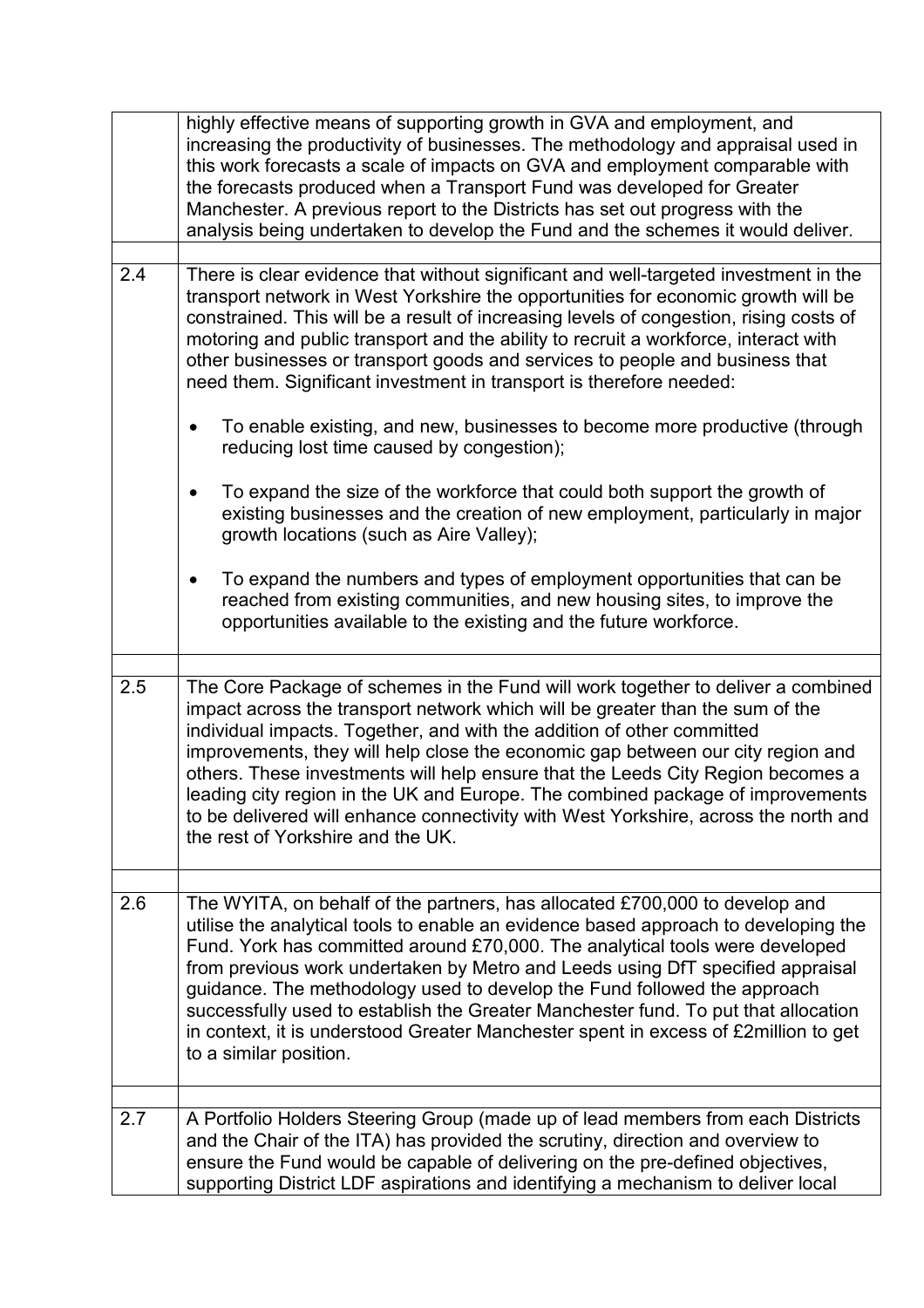|      | control over the identification, development and delivery of long term investments<br>in the transport network of West Yorkshire and York. On-going consultation and<br>engagement with Leaders, Chief Executives and Directors of Development has<br>informed the process.                                                                                                 |  |  |  |  |  |  |
|------|-----------------------------------------------------------------------------------------------------------------------------------------------------------------------------------------------------------------------------------------------------------------------------------------------------------------------------------------------------------------------------|--|--|--|--|--|--|
| 2.8  | Those objectives were:                                                                                                                                                                                                                                                                                                                                                      |  |  |  |  |  |  |
|      |                                                                                                                                                                                                                                                                                                                                                                             |  |  |  |  |  |  |
|      | The primary objective is to maximise an increase in employment and<br>productivity growth by the completion of transport schemes across West<br>Yorkshire, irrespective of boundaries                                                                                                                                                                                       |  |  |  |  |  |  |
|      | Against this background, two employment accessibility minima are proposed:<br>A better than average improvement in employment accessibility for<br>$\circ$<br>residents in the most deprived 25% of WY communities and<br>Every WY district to gain an average improvement in employment<br>$\circ$<br>accessibility no less than half the average across WY                |  |  |  |  |  |  |
|      | The overall impact of the Fund's interventions would be carbon neutral at the<br>package level                                                                                                                                                                                                                                                                              |  |  |  |  |  |  |
| 2.9  | An improvement in people's ability to access jobs, with a particular focus on those<br>living in the most deprived communities, will be an important complementary<br>measure of the Programme of schemes.                                                                                                                                                                  |  |  |  |  |  |  |
|      |                                                                                                                                                                                                                                                                                                                                                                             |  |  |  |  |  |  |
| 2.10 | Appendix B lists the schemes that have been identified within the West Yorkshire<br>Core Package.                                                                                                                                                                                                                                                                           |  |  |  |  |  |  |
| 2.11 | The detailed definition of all schemes in the West Yorkshire Core Package would<br>be refined during detailed business case development, including appropriate value<br>engineering, consultation, optioneering, fit with LTP objectives and appraisal. This<br>would be done to ensure all schemes offer best value for money.                                             |  |  |  |  |  |  |
|      |                                                                                                                                                                                                                                                                                                                                                                             |  |  |  |  |  |  |
| 2.12 | It should be noted that the Core Package is one that would be deliverable within 10<br>years and that comprises the schemes that are most effective in supporting short<br>term growth in GVA and employment. In turn these will have the most impact on<br>generating 'Earn Back', which would be used to extend expenditure into longer<br>term transformational schemes. |  |  |  |  |  |  |
| 3.0  | <b>West Yorkshire Schemes</b>                                                                                                                                                                                                                                                                                                                                               |  |  |  |  |  |  |
|      |                                                                                                                                                                                                                                                                                                                                                                             |  |  |  |  |  |  |
| 3.1  | A number of high profile transformational and gateway schemes are already<br>committed for delivery in West Yorkshire and York by 2020. These are from<br>external budgets outside the Fund. They include the following schemes with capital<br>works costing in the region of £550 million:                                                                                |  |  |  |  |  |  |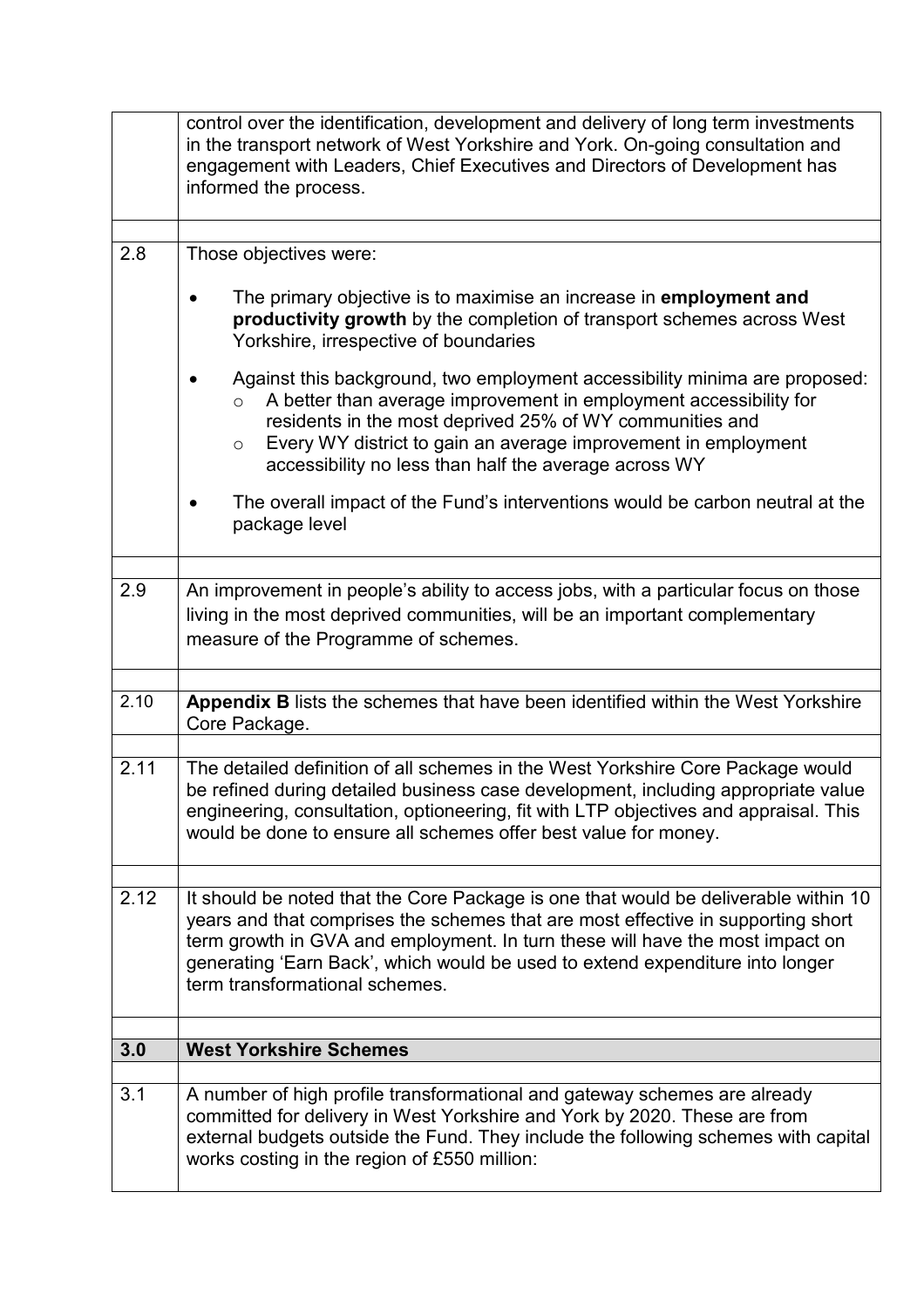|     | Electrification of York-Leeds-Manchester and Selby-Leeds<br>$\bullet$<br>Associated capacity improvements (such as at Huddersfield station)<br>$\bullet$<br>NGT lines 1 and 2 in Leeds<br>$\bullet$<br>Leeds station southern entrance<br>$\bullet$<br>Leeds station Masterplan<br>$\bullet$<br>HLOS rail capacity expansion (an average 20% increase in rail capacity)<br>$\bullet$<br>Smartcards<br>$\bullet$<br>Bus Quality Contracts or Partnership approach (currently being developed)<br>٠                                                                                                                                                                                                                                                                                                                                                                                                     |
|-----|-------------------------------------------------------------------------------------------------------------------------------------------------------------------------------------------------------------------------------------------------------------------------------------------------------------------------------------------------------------------------------------------------------------------------------------------------------------------------------------------------------------------------------------------------------------------------------------------------------------------------------------------------------------------------------------------------------------------------------------------------------------------------------------------------------------------------------------------------------------------------------------------------------|
| 3.2 | The government has announced its intention to proceed with a longer term delivery<br>(circa 2032) of high speed rail between Leeds and South Yorkshire, East Midlands,<br>West Midlands and London, including a new city centre HS2 rail station in Leeds.<br>HS2 would be funded centrally from sources outside the Fund, but it is important<br>that relevant schemes delivered though the Fund will be designed to maximise the<br>positive impacts and benefits of HS2 for the whole of West Yorkshire, York and the<br>Leeds City region.                                                                                                                                                                                                                                                                                                                                                        |
| 3.3 | The Fund would also include work to support the production of robust evidence,<br>lobbying material, development and detailed design associated with longer term<br>and more complex transformational schemes which will need to be developed and<br>delivered in partnership, and may involve re-shaping longer term land use<br>reallocation to generate sufficient demand to establish a Financial case. The<br>schemes which will be progressed would include:<br>Full electrification of the Caldervale rail line linking Leeds, Bradford, Halifax<br>$\bullet$<br>and Manchester<br>Full electrification of the Leeds-Harrogate-York rail line<br>٠<br>Fixed link connections (such as tram-train) between Bradford, LBIA and Leeds<br>$\bullet$<br>Expansion of the NGT network, e.g. west to Bradford<br>Delivery of essential improvements identified in the Yorkshire Rail Network<br>Study |
| 3.4 | The West Yorkshire Core Package addresses network wide and specific locations<br>and corridor based needs where transport constraints will inhibit economic growth.<br>The Package will help to extend the benefits of committed investments across the<br>whole of West Yorkshire, in a way that transform transport connectivity within and<br>between the main urban centres, and ensure that regional employment locations<br>(such as the Aire Valley Leeds) are well connected to residents and businesses in<br>all West Yorkshire Districts.                                                                                                                                                                                                                                                                                                                                                  |
| 3.5 | The Core Package would provide a step change in connectivity across West<br>Yorkshire through the delivery of the following projects, which would have a<br>transformational set of impacts:<br>Speed and frequency increases on the Caldervale rail line                                                                                                                                                                                                                                                                                                                                                                                                                                                                                                                                                                                                                                             |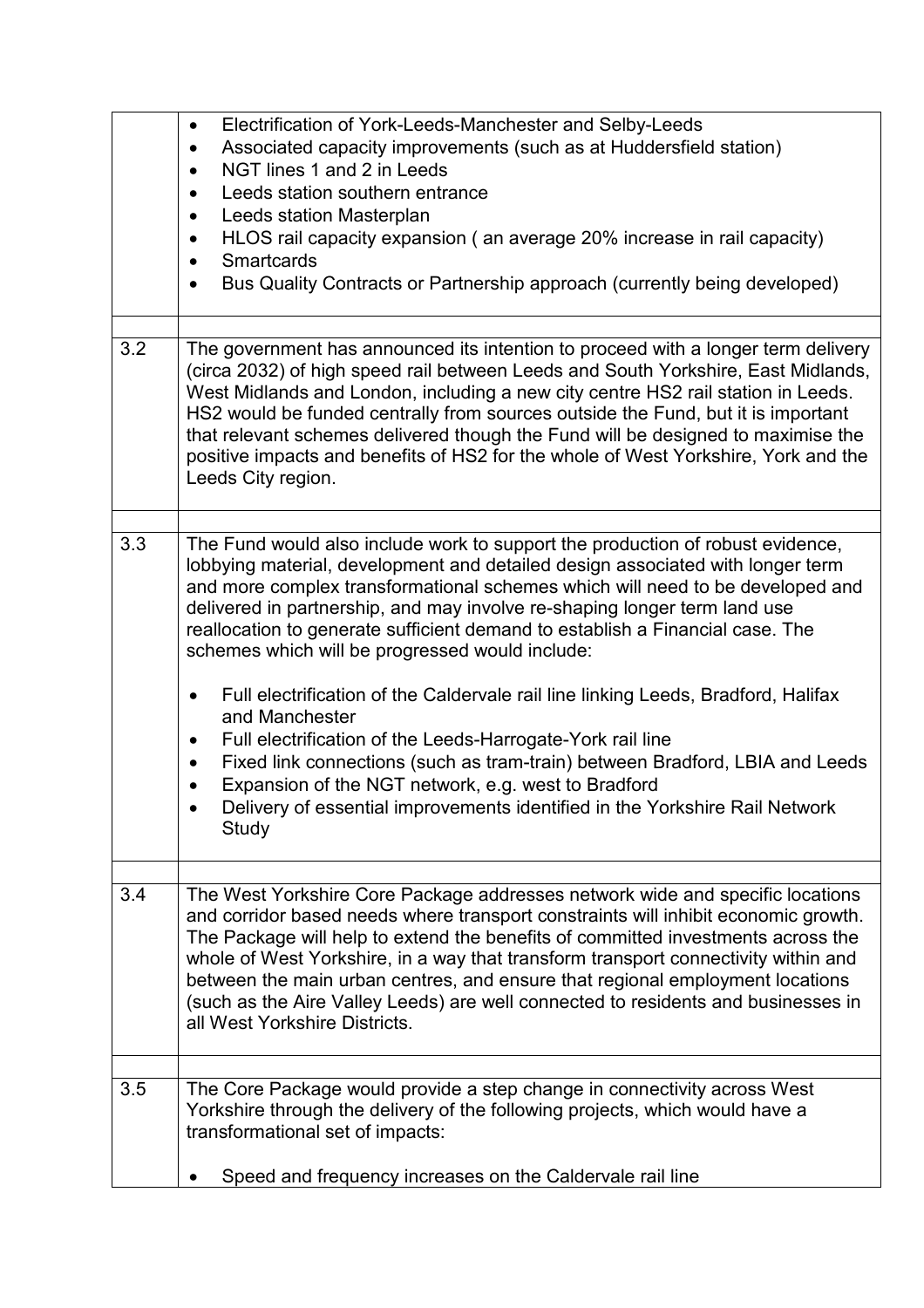|     | New and improved motorway junctions, including junction 24a on the M62<br>$\bullet$<br>Major end to end corridor works such as Bradford to Leeds, Halifax to<br>$\bullet$<br>Huddersfield and Dewsbury to Leeds<br>Significant works in Leeds and Halifax centre to reduce car impacts, open up<br>$\bullet$<br>development land and improve connectivity and sustainable access<br>Significant expansion of park and ride at rail stations and through new bus or<br>$\bullet$<br><b>NGT based services</b><br>A comprehensive package of highway improvements (on around 500km of WY<br>$\bullet$<br>roads) to reduce congestion, improve traffic speeds and reliability and increase<br>flows, and address local air quality, safety and frontage activity<br>Major highway improvements to unlock critically congested junctions and<br>$\bullet$<br>provide access to new development sites such as Cooper Bridge<br>A package of bus measures to increase frequency, reduce delays and<br>$\bullet$<br>unreliability, introduce 'greener' more efficient hybrid buses and provide a<br>framework for reduced bus fares (circa 10% in real terms) to be delivered via<br><b>Quality Contracts or Bus Partnerships</b><br>Expansion of the NGT network into Leeds Aire Valley |                                   |                                     |                                     |  |  |  |
|-----|-----------------------------------------------------------------------------------------------------------------------------------------------------------------------------------------------------------------------------------------------------------------------------------------------------------------------------------------------------------------------------------------------------------------------------------------------------------------------------------------------------------------------------------------------------------------------------------------------------------------------------------------------------------------------------------------------------------------------------------------------------------------------------------------------------------------------------------------------------------------------------------------------------------------------------------------------------------------------------------------------------------------------------------------------------------------------------------------------------------------------------------------------------------------------------------------------------------------------------------------------------------------------------------|-----------------------------------|-------------------------------------|-------------------------------------|--|--|--|
| 3.6 | The schemes in the Core Package will have a significant transport impact at a local<br>level, but when delivered as a package they will deliver greater benefits at a<br>network wide level. This will facilitate faster, more reliable highway connectivity<br>between the national motorway system, strategic destinations such as Aire Valley,<br>East Wakefield, Canal Road and the airport, and across the City Region. In parallel<br>the significant enhancements to public transport will facilitate sustainable, low<br>carbon, economic growth in our urban centres by improving connectivity into, and<br>between the key centres of Leeds, Bradford, Wakefield, Huddersfield and Halifax,<br>as well as beyond to York, Manchester and Sheffield.                                                                                                                                                                                                                                                                                                                                                                                                                                                                                                                     |                                   |                                     |                                     |  |  |  |
| 3.7 | The combined effect of this core package would support additional employment<br>and GVA growth in West Yorkshire at the following scale, above the situation<br>without the package. The difference between 'additional employment' and '<br>additional West Yorkshire residents in employment' is made up by an increase in-<br>commuting from outside West Yorkshire and an increase in out-commuting, to<br>Manchester for example.<br>Additional employment<br>Additional GVA (per year)<br>Additional WY residents in employment                                                                                                                                                                                                                                                                                                                                                                                                                                                                                                                                                                                                                                                                                                                                             | 2024<br>12,500<br>£810m<br>10,700 | 2030<br>15,800<br>£1,100m<br>13,000 | 2036<br>18,200<br>£1,230m<br>14,700 |  |  |  |
| 3.8 | The WY package of schemes performs well in terms of GVA 'bought' per £<br>invested. The Greater Manchester Fund (circa £1.5billion) was calculated to buy<br>£0.90 of GVA per £1.00 invested. The circa £1billion WY package is calculated to<br>buy £1.23 of GVA per £1.00 invested.                                                                                                                                                                                                                                                                                                                                                                                                                                                                                                                                                                                                                                                                                                                                                                                                                                                                                                                                                                                             |                                   |                                     |                                     |  |  |  |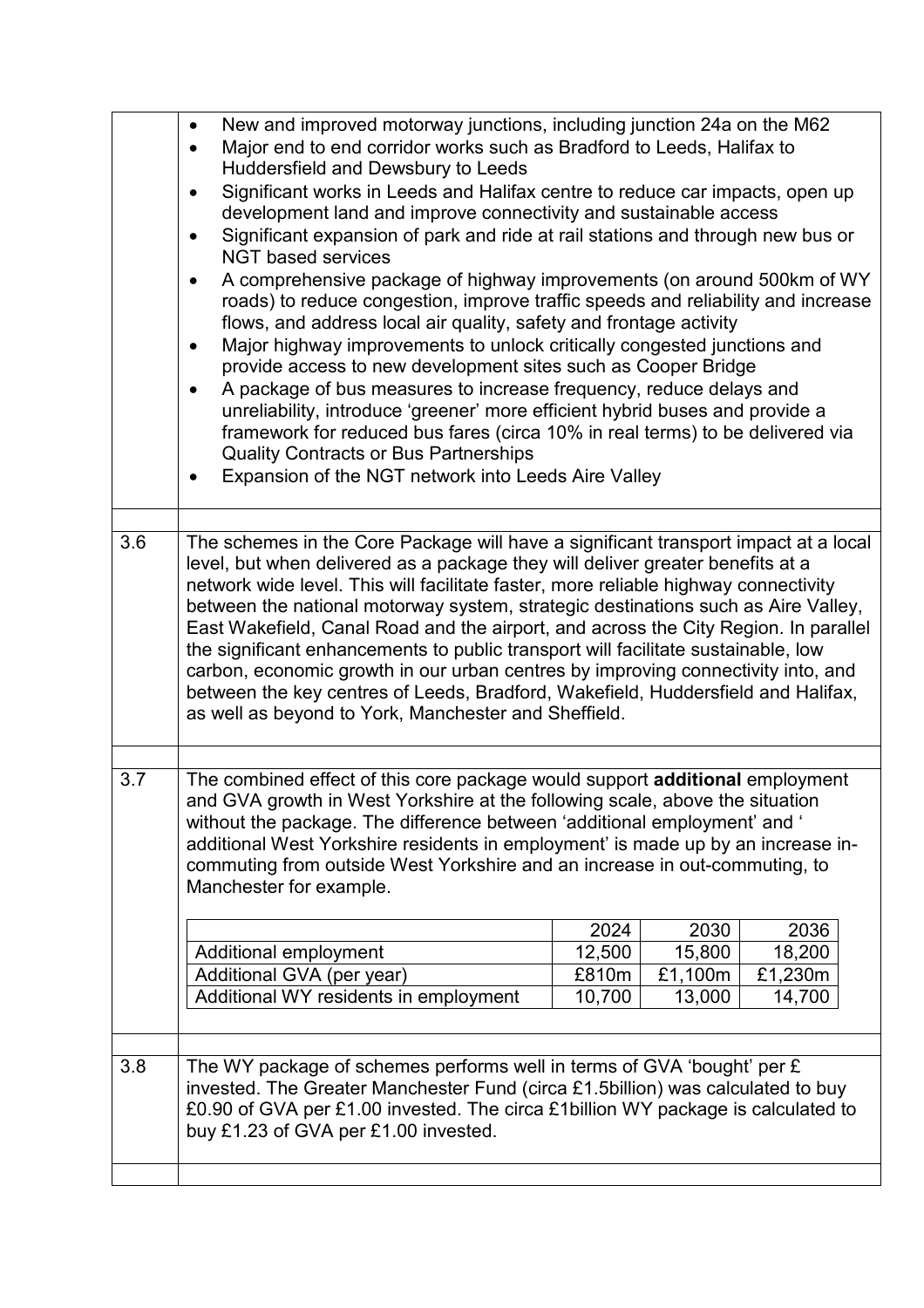| 3.9  | The employment forecasts (for permanent jobs) would be additional to temporary<br>employment in the construction industry as a result of this level of infrastructure<br>investment. This is estimated to be around 7,500 job years (e.g. for example, 750<br>jobs lasting 10 years).                                                                                                                                                                                                                                                                                                                                                                                               |
|------|-------------------------------------------------------------------------------------------------------------------------------------------------------------------------------------------------------------------------------------------------------------------------------------------------------------------------------------------------------------------------------------------------------------------------------------------------------------------------------------------------------------------------------------------------------------------------------------------------------------------------------------------------------------------------------------|
| 3.10 | The Core Package would also deliver the against the secondary criteria:                                                                                                                                                                                                                                                                                                                                                                                                                                                                                                                                                                                                             |
|      |                                                                                                                                                                                                                                                                                                                                                                                                                                                                                                                                                                                                                                                                                     |
|      | Improved accessibility to employment from 'deprived wards' greater than the<br>West Yorkshire average (by a factor of +7%)                                                                                                                                                                                                                                                                                                                                                                                                                                                                                                                                                          |
|      | Equitable distribution of improved accessibility geographically, with all Districts<br>seeing an improvement greater than half the West Yorkshire average                                                                                                                                                                                                                                                                                                                                                                                                                                                                                                                           |
|      |                                                                                                                                                                                                                                                                                                                                                                                                                                                                                                                                                                                                                                                                                     |
| 3.11 | The analysis to date forecasts that because of the prioritised Core Package, there<br>would be:                                                                                                                                                                                                                                                                                                                                                                                                                                                                                                                                                                                     |
|      | an 8% increase in employment (and hence commuting levels)                                                                                                                                                                                                                                                                                                                                                                                                                                                                                                                                                                                                                           |
|      | an increase in average commuting distances<br>an increase in business to business and business to market trips                                                                                                                                                                                                                                                                                                                                                                                                                                                                                                                                                                      |
|      |                                                                                                                                                                                                                                                                                                                                                                                                                                                                                                                                                                                                                                                                                     |
| 3.12 | This increased level of commuting is forecast to be accommodated through a                                                                                                                                                                                                                                                                                                                                                                                                                                                                                                                                                                                                          |
|      | reduction in the absolute levels of car commuting and an increase in the absolute<br>levels of bus and rail use. By 2024, with the Core Package in place, the forecast<br>predicts a reduction of 2% in car commuting, a 20% increase in bus commuting<br>and a 13% increase in rail commuting at the West Yorkshire level.                                                                                                                                                                                                                                                                                                                                                         |
|      |                                                                                                                                                                                                                                                                                                                                                                                                                                                                                                                                                                                                                                                                                     |
| 3.13 | An objective of Fund is to ensure it Core Package 'carbon neutral'. That is to say,<br>that compared to a future year baseline, the Fund would not lead to an increase in<br>carbon emissions from transport. Achieving sustainable (zero carbon) economic<br>growth is actually a very tough objective, particularly given the polycentric nature of<br>West Yorkshire, the dispersed nature of cross boundary commuting, the role of the<br>M62/M1 corridors and the location of growth sites, which are often away from the<br>major centres of housing.                                                                                                                         |
|      |                                                                                                                                                                                                                                                                                                                                                                                                                                                                                                                                                                                                                                                                                     |
| 3.14 | Because of the strategic nature of the modelling it is not yet possible to accurately<br>predict the impact on carbon. The initial estimate is for an increase of 1-2%, but<br>this analysis excludes significant benefits of decongestion, which could result in a<br>net decrease. A better understanding of the impact on carbon will be obtained at<br>the detailed design and business case stage. It will be possible to set more<br>ambitious targets for carbon as part of the design specification, or as add-on's to<br>scheme designs which could attract additional funding or third party contributions<br>which could facilitate the following types of intervention: |
|      | Further improvements in bus technology such as an increased rate of<br>conversion to hybrid vehicles                                                                                                                                                                                                                                                                                                                                                                                                                                                                                                                                                                                |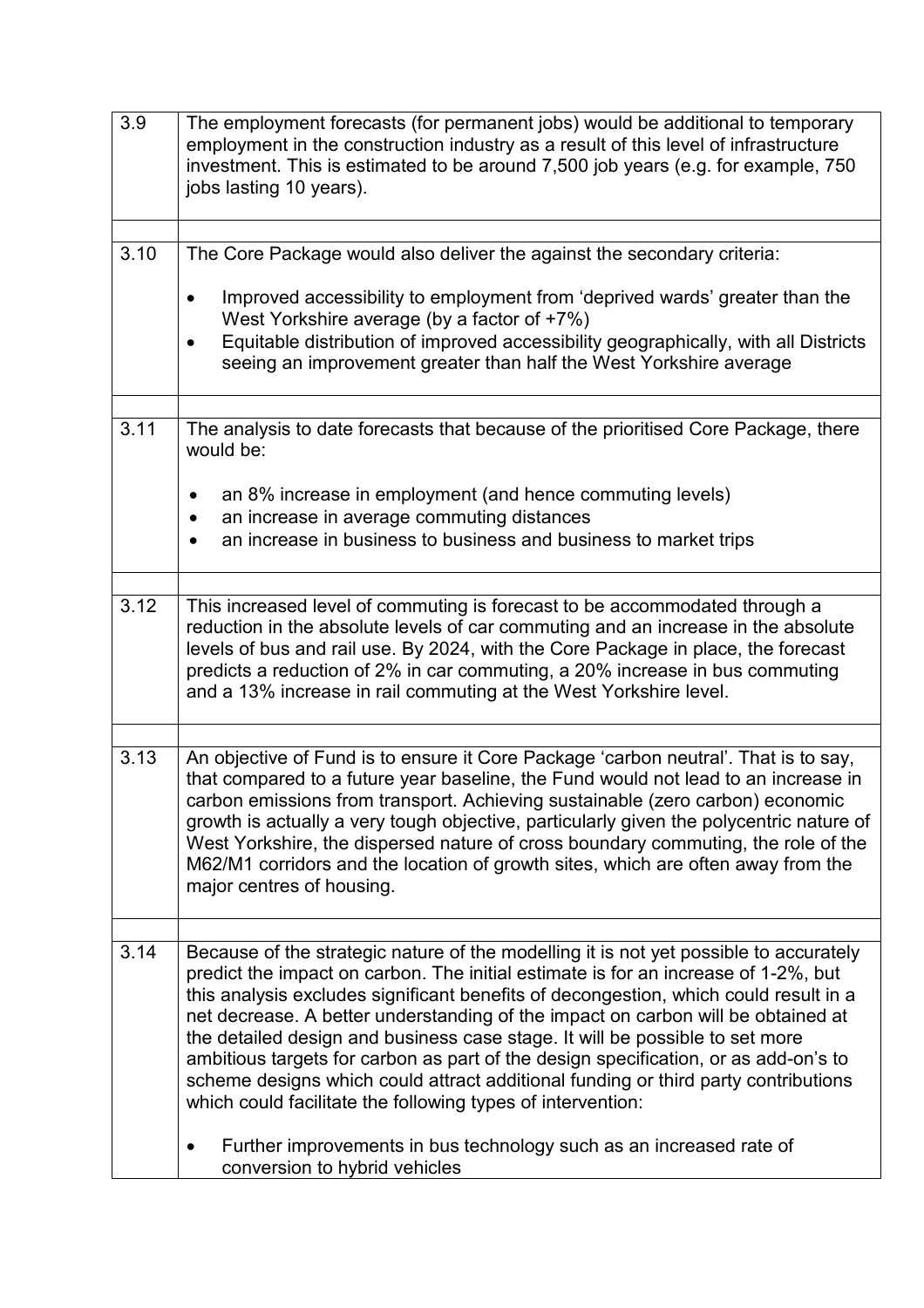|      | Inclusion of electric charging points as part of rail station/bus park and ride<br>$\bullet$<br>schemes                                                                                                                                                                                                                                         |            |                                                                                                                     |             |                |            |      |  |
|------|-------------------------------------------------------------------------------------------------------------------------------------------------------------------------------------------------------------------------------------------------------------------------------------------------------------------------------------------------|------------|---------------------------------------------------------------------------------------------------------------------|-------------|----------------|------------|------|--|
|      | Cycle and walk schemes being incorporated within key corridor and town<br>$\bullet$                                                                                                                                                                                                                                                             |            |                                                                                                                     |             |                |            |      |  |
|      | centre improvement designs                                                                                                                                                                                                                                                                                                                      |            |                                                                                                                     |             |                |            |      |  |
|      |                                                                                                                                                                                                                                                                                                                                                 |            |                                                                                                                     |             |                |            |      |  |
| 3.15 |                                                                                                                                                                                                                                                                                                                                                 |            | Further mitigation to reduce carbon could also be developed through a focus on                                      |             |                |            |      |  |
|      |                                                                                                                                                                                                                                                                                                                                                 |            | low carbon modes, particularly for non-commuting trips (including cycling and<br>walking) in future LTP programmes. |             |                |            |      |  |
|      |                                                                                                                                                                                                                                                                                                                                                 |            |                                                                                                                     |             |                |            |      |  |
| 3.16 | A key objective agreed at the outset by Leaders was to ensure an equitable<br>distribution of impact across West Yorkshire Districts. The table below shows that<br>the Core Package delivers this requirement. Specifically, improvement in access to<br>employment for residents from each WY District is above half the WY average<br>(14%). |            |                                                                                                                     |             |                |            |      |  |
|      | <b>District</b>                                                                                                                                                                                                                                                                                                                                 |            | Increase in accessible jobs                                                                                         |             |                |            |      |  |
|      | <b>Bradford</b>                                                                                                                                                                                                                                                                                                                                 |            | 29%                                                                                                                 |             |                |            |      |  |
|      | Calderdale                                                                                                                                                                                                                                                                                                                                      |            | 43%                                                                                                                 |             |                |            |      |  |
|      | <b>Kirklees</b>                                                                                                                                                                                                                                                                                                                                 |            | 32%                                                                                                                 |             |                |            |      |  |
|      | Leeds                                                                                                                                                                                                                                                                                                                                           |            | 21% (starts from a high base)                                                                                       |             |                |            |      |  |
|      | Wakefield                                                                                                                                                                                                                                                                                                                                       |            | 33%                                                                                                                 |             |                |            |      |  |
|      | <b>West Yorkshire</b>                                                                                                                                                                                                                                                                                                                           |            | 28%                                                                                                                 |             |                |            |      |  |
|      |                                                                                                                                                                                                                                                                                                                                                 |            |                                                                                                                     |             |                |            |      |  |
|      |                                                                                                                                                                                                                                                                                                                                                 |            |                                                                                                                     |             |                |            |      |  |
| 3.17 | This increase compares very favourably with the situation that shows, without any                                                                                                                                                                                                                                                               |            |                                                                                                                     |             |                |            |      |  |
|      | additional investment a contraction of accessible jobs of around 18% over the next                                                                                                                                                                                                                                                              |            |                                                                                                                     |             |                |            |      |  |
|      | 10 years, averaged across West Yorkshire, but higher for those residents living in                                                                                                                                                                                                                                                              |            |                                                                                                                     |             |                |            |      |  |
|      | areas that are classed as 'deprived'                                                                                                                                                                                                                                                                                                            |            |                                                                                                                     |             |                |            |      |  |
|      |                                                                                                                                                                                                                                                                                                                                                 |            |                                                                                                                     |             |                |            |      |  |
| 3.18 | It is helpful to set out the geographical spread of investment and benefits across<br>the West Yorkshire Districts. The analysis below is included as requested. It                                                                                                                                                                             |            |                                                                                                                     |             |                |            |      |  |
|      |                                                                                                                                                                                                                                                                                                                                                 |            |                                                                                                                     |             |                |            |      |  |
|      | indicates a reasonable spread, and reflects the fact that expenditure in one                                                                                                                                                                                                                                                                    |            |                                                                                                                     |             |                |            |      |  |
|      | Authority can result in benefits across other Authorities. It should be noted that                                                                                                                                                                                                                                                              |            |                                                                                                                     |             |                |            |      |  |
|      | these impacts are based on modelled forecasts and variations of plus or minus 1 or<br>2% should not be seen as significant.                                                                                                                                                                                                                     |            |                                                                                                                     |             |                |            |      |  |
|      |                                                                                                                                                                                                                                                                                                                                                 |            |                                                                                                                     |             |                |            |      |  |
|      |                                                                                                                                                                                                                                                                                                                                                 | Fund       | Additional                                                                                                          | Additional  | Additional     | 2010       | 2010 |  |
|      |                                                                                                                                                                                                                                                                                                                                                 | allocation | employment                                                                                                          | <b>GVA</b>  | Residents in   | population | jobs |  |
|      |                                                                                                                                                                                                                                                                                                                                                 |            | impacts by                                                                                                          | impact by   | employment     |            |      |  |
|      | <b>Bradford</b>                                                                                                                                                                                                                                                                                                                                 | 20%        | 2036<br>22%                                                                                                         | 2036<br>22% | by 2036<br>25% | 23%        | 20%  |  |
|      | Calderdale                                                                                                                                                                                                                                                                                                                                      | 15%        | 11%                                                                                                                 | 13%         | 6%             | 9%         | 9%   |  |
|      | <b>Kirklees</b>                                                                                                                                                                                                                                                                                                                                 | 15%        | 16%                                                                                                                 | 15%         | 20%            | 18%        | 15%  |  |
|      | Leeds                                                                                                                                                                                                                                                                                                                                           | 36%        | 32%                                                                                                                 | 33%         | 38%            | 35%        | 41%  |  |
|      | Wakefield                                                                                                                                                                                                                                                                                                                                       | 14%        | 19%                                                                                                                 | 18%         | 11%            | 15%        | 14%  |  |
|      | <b>WY</b>                                                                                                                                                                                                                                                                                                                                       | 100%       | 100%                                                                                                                | 100%        | 100%           | 100%       | 100% |  |
|      |                                                                                                                                                                                                                                                                                                                                                 |            |                                                                                                                     |             |                |            |      |  |
|      |                                                                                                                                                                                                                                                                                                                                                 |            |                                                                                                                     |             |                |            |      |  |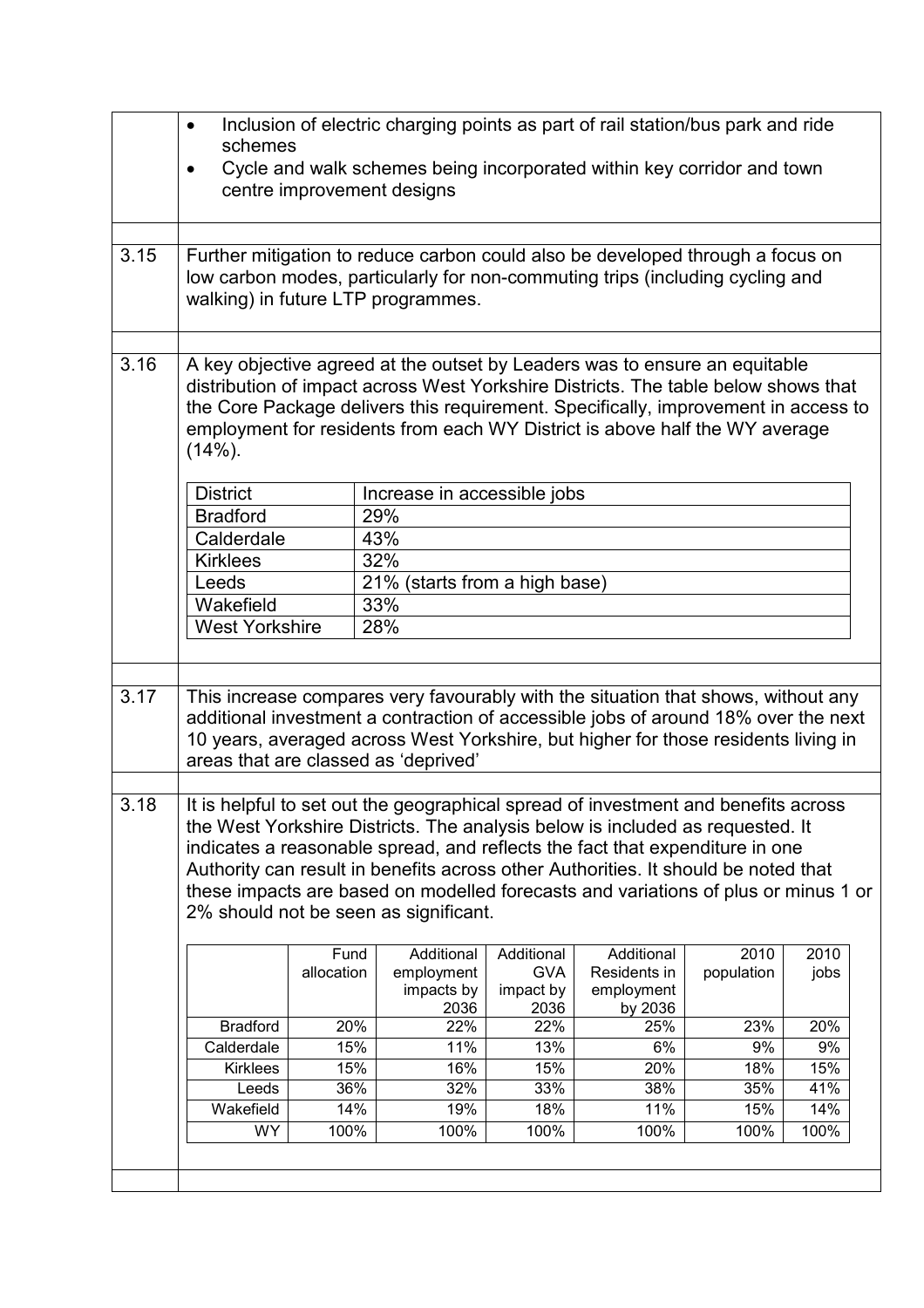| 3.19 | The conventional BCR (Benefit to Cost ratio) for the Core Package is calculated as                                                                                                                                                                                                                                                                                                                                                                                                                    |                      |                      |  |  |  |  |  |
|------|-------------------------------------------------------------------------------------------------------------------------------------------------------------------------------------------------------------------------------------------------------------------------------------------------------------------------------------------------------------------------------------------------------------------------------------------------------------------------------------------------------|----------------------|----------------------|--|--|--|--|--|
|      | between 3.5 and 5.0, depending on the scale of decongestion benefits achieved.<br>As defined by DfT, a strong BCR would be 2.0 or above.                                                                                                                                                                                                                                                                                                                                                              |                      |                      |  |  |  |  |  |
|      |                                                                                                                                                                                                                                                                                                                                                                                                                                                                                                       |                      |                      |  |  |  |  |  |
| 3.20 | A provisional £50m has been identified to promote and accelerate the co-funding<br>and delivery of rail station gateway schemes, such as Leeds and Bradford city<br>centre stations. This would be used to accelerate Network Rail investments<br>through co-funding and enabling works. This was the approach adopted in Greater<br>Manchester.                                                                                                                                                      |                      |                      |  |  |  |  |  |
| 3.21 | The estimated cost of the West Yorkshire Core Package is between £780 and<br>£1,100 million (depending on the scale of optimism bias applied). The following<br>table summarises the costs associated with the West Yorkshire investment<br>package.                                                                                                                                                                                                                                                  |                      |                      |  |  |  |  |  |
|      |                                                                                                                                                                                                                                                                                                                                                                                                                                                                                                       | Allocated            | Funds (£ million)    |  |  |  |  |  |
|      |                                                                                                                                                                                                                                                                                                                                                                                                                                                                                                       | Minimum              | <b>Maximum</b>       |  |  |  |  |  |
|      |                                                                                                                                                                                                                                                                                                                                                                                                                                                                                                       | (zero optimism bias) | (full optimism bias) |  |  |  |  |  |
|      | Enabling schemes<br>(from Core Package)                                                                                                                                                                                                                                                                                                                                                                                                                                                               | 430                  | 620                  |  |  |  |  |  |
|      | <b>Transformational schemes</b><br>(from Core Package)                                                                                                                                                                                                                                                                                                                                                                                                                                                | 300                  | 430                  |  |  |  |  |  |
|      | Gateways works                                                                                                                                                                                                                                                                                                                                                                                                                                                                                        | 50                   | 50                   |  |  |  |  |  |
|      | <b>WY TOTAL</b>                                                                                                                                                                                                                                                                                                                                                                                                                                                                                       | 780                  | 1100                 |  |  |  |  |  |
|      |                                                                                                                                                                                                                                                                                                                                                                                                                                                                                                       |                      |                      |  |  |  |  |  |
| 3.22 | Similar work has been undertaken to identify a Package of investments in York.<br>The opportunity would be explored to manage a Fund jointly, while maintaining<br>separate and equitable funding pots to deploy in West Yorkshire and York. The<br>analysis has shown that while cross-boundary effects are very significant in West<br>Yorkshire, they are not significantly apparent between West Yorkshire and York so<br>there is no basis in using West Yorkshire funds in York and vice versa. |                      |                      |  |  |  |  |  |
| 4.0  | <b>Funding Package</b>                                                                                                                                                                                                                                                                                                                                                                                                                                                                                |                      |                      |  |  |  |  |  |
|      |                                                                                                                                                                                                                                                                                                                                                                                                                                                                                                       |                      |                      |  |  |  |  |  |
| 4.1  | In order to enable expenditure of between £780 million and £1,100 million in West<br>Yorkshire (and between £60 million and £80 million in York), analysis has been<br>undertaken to consider the options of establishing a Fund with £1 billion buying<br>power.                                                                                                                                                                                                                                     |                      |                      |  |  |  |  |  |
|      |                                                                                                                                                                                                                                                                                                                                                                                                                                                                                                       |                      |                      |  |  |  |  |  |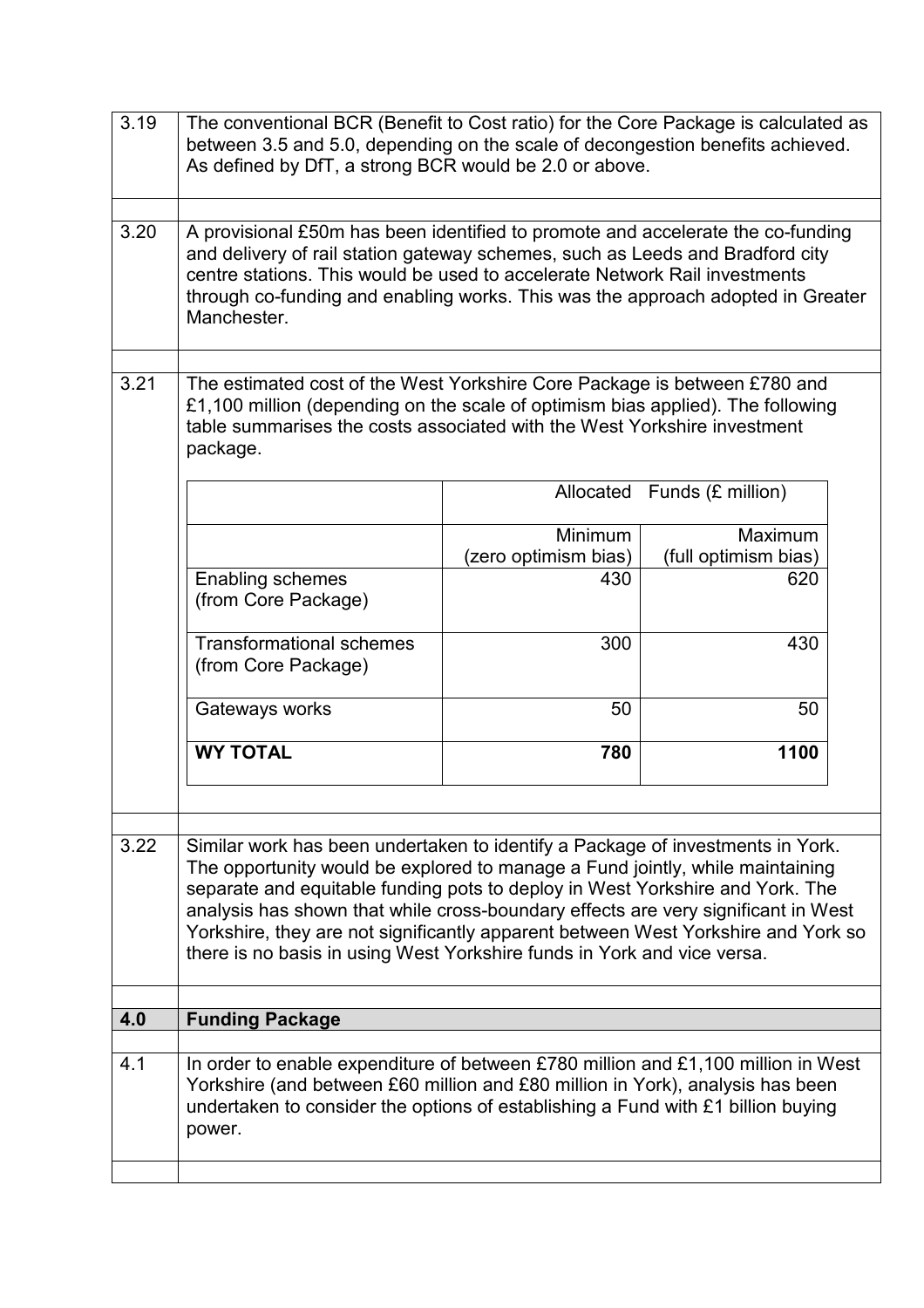| 4.2 | In time, and during detailed development and phasing work, the size of the Fund<br>and the scale of the expenditure will need to be iterated to match each other. This<br>report presents an indicative approach to this income and expenditure balance,<br>which is considered appropriate at this stage. On this basis the mechanism for<br>creating £1 billion of spending power is set out.                                                                     |
|-----|---------------------------------------------------------------------------------------------------------------------------------------------------------------------------------------------------------------------------------------------------------------------------------------------------------------------------------------------------------------------------------------------------------------------------------------------------------------------|
|     |                                                                                                                                                                                                                                                                                                                                                                                                                                                                     |
| 4.3 | The three sources of direct contributions into the Fund, and the 'buying power'<br>attributable to each element are as follows:<br>District Contributions (£749 million)<br>$\bullet$<br>LTP top slice at a level of 40% from LTP into the Fund (£101 million)<br>$\bullet$<br>DfT local major scheme funding (£150 million)*<br>$\bullet$<br>TOTAL (£1 billion)                                                                                                    |
|     | $\star$<br>this may be increased once the implications of the recent announcement on<br>devolved major scheme funding has been assessed (WY and York will receive<br>£182m over 10 years)                                                                                                                                                                                                                                                                           |
|     |                                                                                                                                                                                                                                                                                                                                                                                                                                                                     |
| 4.4 | Top slicing the LTP budget by 40% would need careful management to ensure the<br>reminder was targeted to the types of schemes not specifically addressed by the<br>Fund, for example road safety, cycling or travel planning. The Fund would result in<br>significant and extensive investment in schemes aimed at economic growth, which<br>would reduce the call on the LTP, hence the need to consider rebalancing the LTP<br>allocations to other spend areas. |
|     |                                                                                                                                                                                                                                                                                                                                                                                                                                                                     |
| 4.5 | The City Deal negotiations are seeking certainty on the LTP and local major<br>contributions from DfT, and this report is seeking agreement from the West<br>Yorkshire and York Leaders that they can commit to the scale of the District<br>Contributions proposed in order to establish a £1 billion Fund. These are<br>summarised in the table below                                                                                                             |
|     |                                                                                                                                                                                                                                                                                                                                                                                                                                                                     |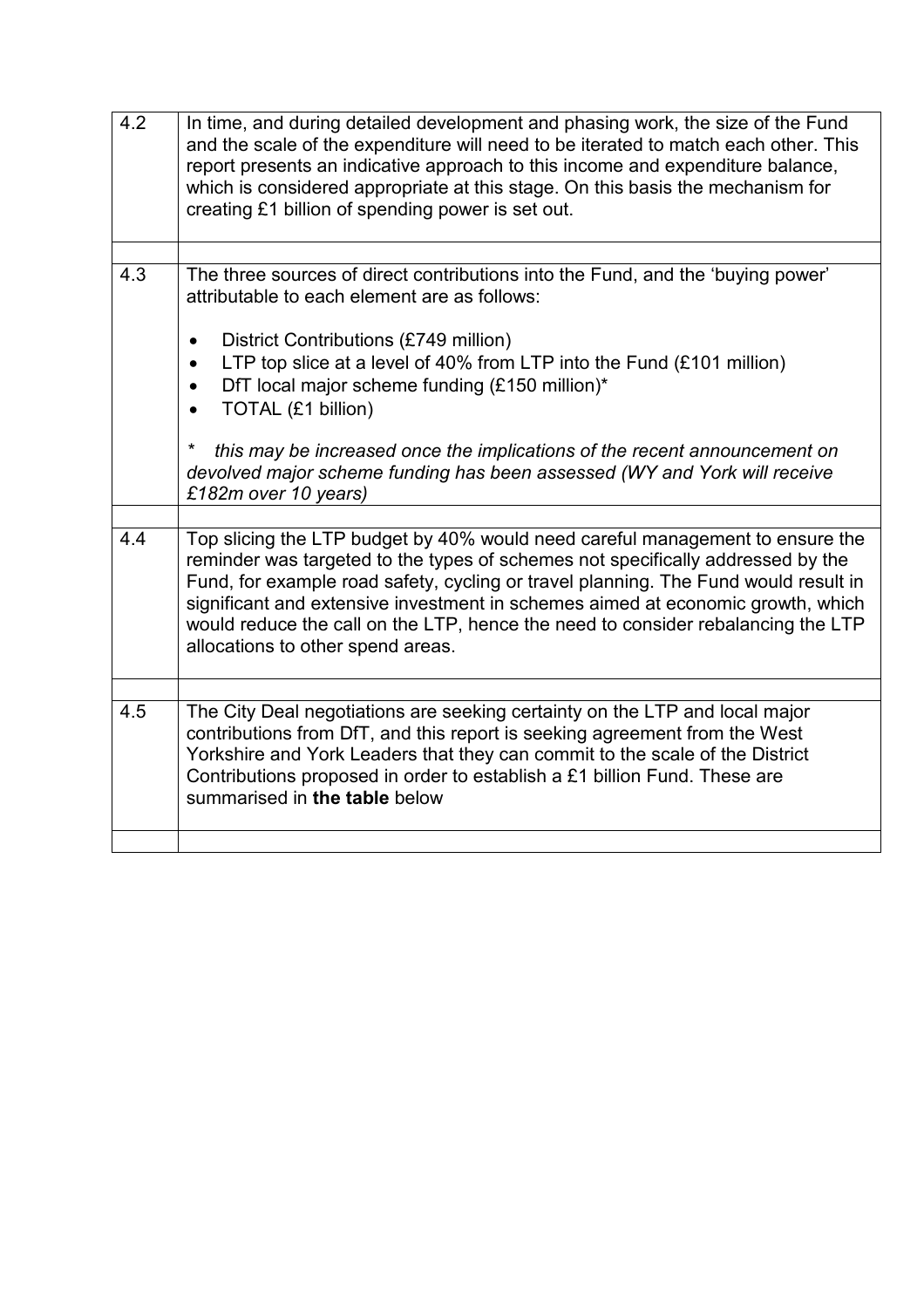| 4.6  | To build up the £749 million element of the Fund, District contributions are<br>illustrated to start in 2014/15 and increase (through extra levy) year on year to up<br>to a maximum in 2022/23. That additional contribution would be maintained for a                                                                                                                                                                                                             |       |                           |                    |                |                |         |  |
|------|---------------------------------------------------------------------------------------------------------------------------------------------------------------------------------------------------------------------------------------------------------------------------------------------------------------------------------------------------------------------------------------------------------------------------------------------------------------------|-------|---------------------------|--------------------|----------------|----------------|---------|--|
|      |                                                                                                                                                                                                                                                                                                                                                                                                                                                                     |       |                           |                    |                |                |         |  |
|      | period of 30 years. The table below sets out the District Contributions that would be<br>required, in the first three and last years. Contributions are based on June 2011                                                                                                                                                                                                                                                                                          |       |                           |                    |                |                |         |  |
|      | population figures. The first year (2013/14) assumes zero contributions from the                                                                                                                                                                                                                                                                                                                                                                                    |       |                           |                    |                |                |         |  |
|      | Districts and would be met from a ring fenced ITA allocation.                                                                                                                                                                                                                                                                                                                                                                                                       |       |                           |                    |                |                |         |  |
|      |                                                                                                                                                                                                                                                                                                                                                                                                                                                                     |       |                           |                    |                |                |         |  |
|      | 2013/14<br>2014/15<br>2015/16<br>2016/17<br>2017/18                                                                                                                                                                                                                                                                                                                                                                                                                 |       |                           |                    |                |                |         |  |
|      | Leeds                                                                                                                                                                                                                                                                                                                                                                                                                                                               | 656   | 1,061                     | 3,433              | 5,148          | 6.866          | and     |  |
|      | <b>Bradford</b>                                                                                                                                                                                                                                                                                                                                                                                                                                                     | 461   | 735                       | $\overline{2,}392$ | 3,589          | 4,785          | ramping |  |
|      | Wakefield                                                                                                                                                                                                                                                                                                                                                                                                                                                           | 299   | 447                       | 1,493              | 2,239          | 2,986          | up      |  |
|      | Calderdale                                                                                                                                                                                                                                                                                                                                                                                                                                                          | 176   | 291                       | 934                | 1,401          | 1,867          | year    |  |
|      | <b>Kirklees</b>                                                                                                                                                                                                                                                                                                                                                                                                                                                     | 359   | 967                       | 1,934              | 2,902          | 3,869          | on      |  |
|      | York                                                                                                                                                                                                                                                                                                                                                                                                                                                                |       | 452                       | 905                | 1,357          | 1,809          | year    |  |
|      | Total                                                                                                                                                                                                                                                                                                                                                                                                                                                               | 1,951 | 3,953                     | 11,091             | 16,636         | 22,182         |         |  |
|      | Per head of population<br>Per week per head (pence)                                                                                                                                                                                                                                                                                                                                                                                                                 | £0.80 | £1.63<br>3.1 <sub>p</sub> | £4.57<br>8.8p      | £6.86<br>13.2p | £9.15<br>17.6p |         |  |
|      | District contributions are in £000's                                                                                                                                                                                                                                                                                                                                                                                                                                | 1.5p  |                           |                    |                |                |         |  |
|      |                                                                                                                                                                                                                                                                                                                                                                                                                                                                     |       |                           |                    |                |                |         |  |
| 4.7  | The West Yorkshire Districts would need to commit to this scale of additional<br>contribution, ramping up from 2014/15 to 2022/23, and then remaining in place for<br>30 years.                                                                                                                                                                                                                                                                                     |       |                           |                    |                |                |         |  |
|      |                                                                                                                                                                                                                                                                                                                                                                                                                                                                     |       |                           |                    |                |                |         |  |
| 4.8  | While direct comparisons are difficult it is worth noting that the Greater Manchester<br>Transport Fund includes a levy increase rising to circa £80 million after 10 years<br>compared to circa £50 million in the West Yorkshire Plus Fund.                                                                                                                                                                                                                       |       |                           |                    |                |                |         |  |
|      |                                                                                                                                                                                                                                                                                                                                                                                                                                                                     |       |                           |                    |                |                |         |  |
| 4.9  | It is recognised that these are challenging levels of contribution given the current<br>position on local government funding. There is an opportunity to effectively spread<br>the first year cost by making an initial contribution through an increased levy in<br>2013/14. This would again be ring-fenced by the ITA and should a decision be<br>made not to proceed with the Fund then this sum could be rebated back through<br>the 2014/15 levy discussions. |       |                           |                    |                |                |         |  |
|      |                                                                                                                                                                                                                                                                                                                                                                                                                                                                     |       |                           |                    |                |                |         |  |
| 4.10 | During detailed development, design and phasing work the Funding Model would<br>be used to optimise the phasing of the expenditure and borrowing requirements.<br>The District commitments are therefore likely to change to some small degree, but<br>the figures shown represent a realistic scale and profile of commitments required to<br>establish a Fund of circa £1 billion.                                                                                |       |                           |                    |                |                |         |  |
|      |                                                                                                                                                                                                                                                                                                                                                                                                                                                                     |       |                           |                    |                |                |         |  |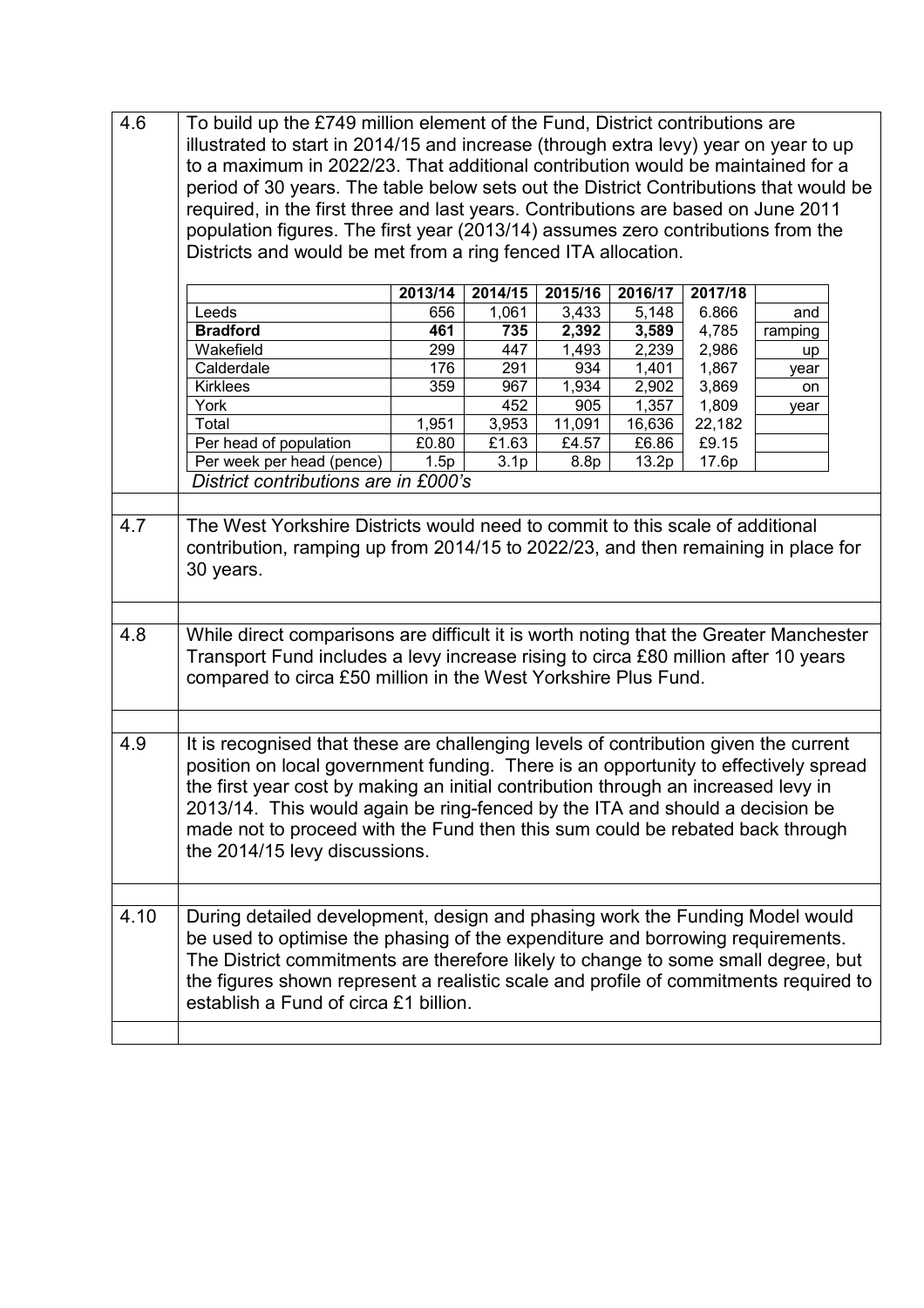| 4.11 | The Fund would be used to address decades of under investment in West<br>Yorkshire. In that context it is helpful to understand the level of contributions paid<br>across other Metropolitan Authorities. The table below shows levy and population<br>comparisons in the ITAs in 2011/12 (excluding the additional Fund levy in Greater<br>Manchester). West Yorkshire clearly had the lowest levy per head of population by<br>a significant margin (£43 per head). |                      |                      |                  |                             |             |  |
|------|-----------------------------------------------------------------------------------------------------------------------------------------------------------------------------------------------------------------------------------------------------------------------------------------------------------------------------------------------------------------------------------------------------------------------------------------------------------------------|----------------------|----------------------|------------------|-----------------------------|-------------|--|
|      |                                                                                                                                                                                                                                                                                                                                                                                                                                                                       | Levy                 | Population  <br>000s | Levy / head<br>£ | Levy / head<br>% of highest | Levy / head |  |
|      | <b>Integrated Transport Authority</b>                                                                                                                                                                                                                                                                                                                                                                                                                                 | % of GMITA<br>£ 000s |                      |                  |                             |             |  |
|      | West Yorkshire (Metro)                                                                                                                                                                                                                                                                                                                                                                                                                                                | 97,600               | 2,250                | 43               | 49%                         | 68%         |  |
|      | West Midlands (Centro)                                                                                                                                                                                                                                                                                                                                                                                                                                                | 140,718              | 2,655                | 53               | 60%                         | 83%         |  |
|      | <b>Greater Manchester</b>                                                                                                                                                                                                                                                                                                                                                                                                                                             | 168,900              | 2,629                | 64               | 73%                         | 100%        |  |
|      | Tyne & Wear                                                                                                                                                                                                                                                                                                                                                                                                                                                           | 71,706               | 1,120                | 64               | 73%                         | 100%        |  |
|      | South Yorkshire                                                                                                                                                                                                                                                                                                                                                                                                                                                       | 93,000               | 1,328                | 70               | 80%                         | 109%        |  |
|      | Merseyside                                                                                                                                                                                                                                                                                                                                                                                                                                                            | 119,076              | 1,353                | 88               | 100%                        | 137%        |  |
|      |                                                                                                                                                                                                                                                                                                                                                                                                                                                                       |                      |                      |                  |                             |             |  |
| 4.12 | With the Fund in place the West Yorkshire figure of levy/head of population would<br>rise to around nearly £64 after 10 years.                                                                                                                                                                                                                                                                                                                                        |                      |                      |                  |                             |             |  |
| 5.0  | <b>City Deal</b>                                                                                                                                                                                                                                                                                                                                                                                                                                                      |                      |                      |                  |                             |             |  |
|      |                                                                                                                                                                                                                                                                                                                                                                                                                                                                       |                      |                      |                  |                             |             |  |
| 5.1  | Discussions on the City Deal are still on-going. A key element to be agreed is the<br>scale of the Earn Back formula, and the agreed level of additional business rates<br>that would be paid to the West Yorkshire and York Authorities going forward.<br>Specifically the Authorities need clarity on an acceptable level of 'new' funding that<br>would be a future income stream to the West Yorkshire and York Authorities.                                      |                      |                      |                  |                             |             |  |
|      |                                                                                                                                                                                                                                                                                                                                                                                                                                                                       |                      |                      |                  |                             |             |  |
| 5.2  | A number of further areas are still under discussion, and it is the view that<br>agreement is being aimed for by Autumn 2013, allowing an implementation of the<br>Fund in April 2014.                                                                                                                                                                                                                                                                                |                      |                      |                  |                             |             |  |
| 5.3  | The areas still under discussion include:                                                                                                                                                                                                                                                                                                                                                                                                                             |                      |                      |                  |                             |             |  |
|      | The geography of the Local Transport Board and Combined Authority<br>٠<br>Securing long term commitments to funding from DfT<br>Early release of block funding at the start of DfT spending periods<br>Securing rail devolution<br>Agreement on DfT role in developing and delivering improvements identified in<br>the Yorkshire Rail Network Study (such as electrification of the Caldervale and<br>Harrogate lines)                                               |                      |                      |                  |                             |             |  |
| 5.4  | The availability of Earn Back as a future revenue stream has not been taken into                                                                                                                                                                                                                                                                                                                                                                                      |                      |                      |                  |                             |             |  |
|      | account when building up the Financial Model, and profiling borrowing powers.                                                                                                                                                                                                                                                                                                                                                                                         |                      |                      |                  |                             |             |  |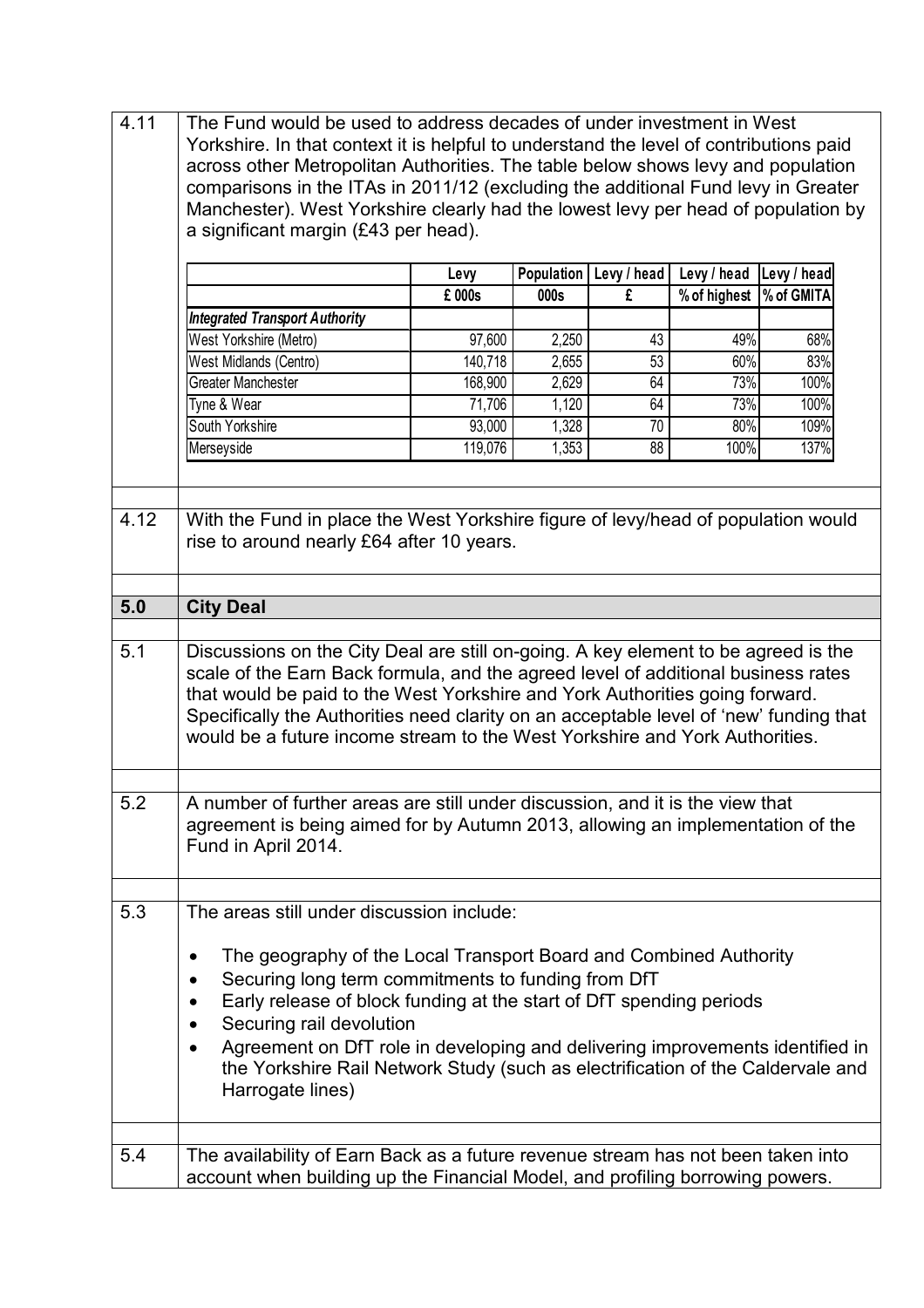|     | This approach is prudent, and creates the potential for future flexibility around a<br>number of future choices around how this future revenue is used, which could<br>include some or all of the following:<br>Delivery of longer term transformational transport schemes, for example a<br>$\bullet$<br>fixed-link to the Airport<br>Global or targeted subsidy of different transport costs, such as for example<br>$\bullet$<br>reduced bus fares for young people or people/families with low income<br>Transport investment with an added emphasis on regeneration or urban realm<br>$\bullet$<br>schemes (such as town centre pedestrianisation/urban quality schemes) |
|-----|-------------------------------------------------------------------------------------------------------------------------------------------------------------------------------------------------------------------------------------------------------------------------------------------------------------------------------------------------------------------------------------------------------------------------------------------------------------------------------------------------------------------------------------------------------------------------------------------------------------------------------------------------------------------------------|
| 5.5 | It should also be noted that additional revenue income associated with increased<br>public transport usage has not been assumed as a revenue stream to service the<br>debts of the Fund. The current work suggests the level of this additional income<br>revenue would be significant, and within a Quality Contract framework (or an<br>acceptable Bus Partnership arrangement) or devolved rail framework it would be<br>an important revenue future steam. This revenue could present the same<br>opportunities as described in the previous paragraph.                                                                                                                   |
| 5.6 | The scale of Earn Back is still being negotiated, but has been estimated (from the<br>Greater Manchester experience) as generating of an income of £20m per year,<br>which could generate £300m plus of spending power. This could become available<br>5 years after the start of the Fund.                                                                                                                                                                                                                                                                                                                                                                                   |
| 5.7 | The scale of additional public transport revenue would also be significant. Access<br>to it will be influenced by the arrangements for Rail Devolution and whether a<br>Quality Contract or Bus Partnership Framework is in place. With the Core package<br>in place, the analysis forecasts a growth of circa 20 million public transport<br>passengers (bus, rail and NGT) per year by 2024 This suggests a significant level<br>of net 'new' funding in the tens of millions per year, if some or all of this can be<br>captured by the public sector.                                                                                                                     |
| 6.0 | <b>Relationship with York</b>                                                                                                                                                                                                                                                                                                                                                                                                                                                                                                                                                                                                                                                 |
|     |                                                                                                                                                                                                                                                                                                                                                                                                                                                                                                                                                                                                                                                                               |
| 6.1 | At the outset it was considered possible that expenditure in West Yorkshire could<br>have direct and significant impacts in York and vice versa. Subsequent analysis<br>has shown that two largely discrete and independent Core Packages have been<br>identified for priority delivery within 10 years.                                                                                                                                                                                                                                                                                                                                                                      |
|     |                                                                                                                                                                                                                                                                                                                                                                                                                                                                                                                                                                                                                                                                               |
| 6.2 | The option of a joint Fund for West Yorkshire and York is therefore not mutually<br>dependent. However there is benefit in considering the establishment and<br>management of a Fund jointly, even if the decisions on the scale of allocations<br>between the two areas, is clearly dictated by the scale of input from each area.                                                                                                                                                                                                                                                                                                                                           |